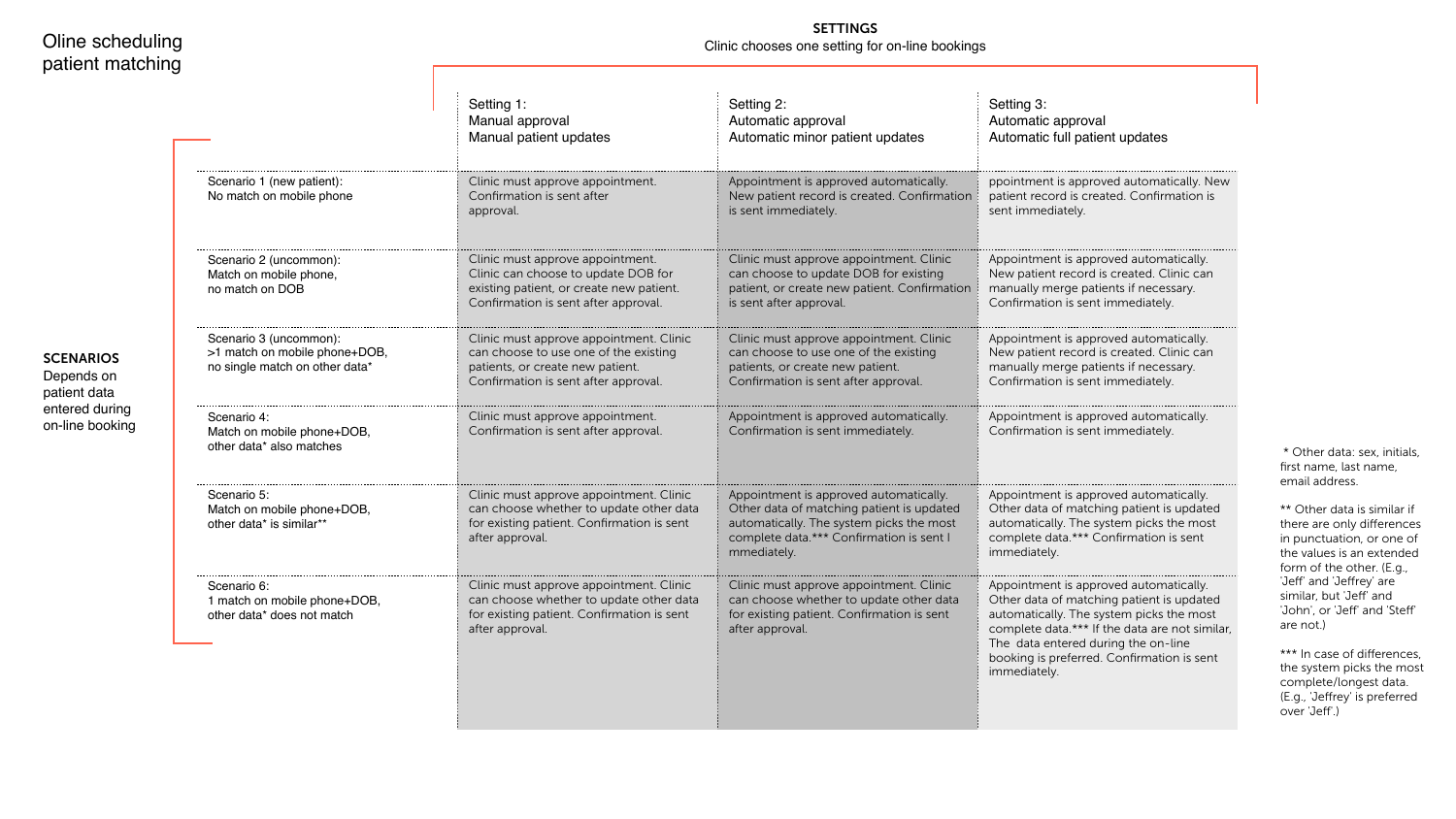### Setting 1: Manual approval Manual patient updates

Clinic must approve appointment. Confirmation is sent after approval.

Clinic must approve appointment. Clinic can choose to update DOB for existing patient, or create new patient. Confirmation is sent after approval.

| Scenario 1 (new patient):<br>No match on mobile phone                                     |
|-------------------------------------------------------------------------------------------|
| Scenario 2 (uncommon):<br>Match on mobile phone,<br>no match on DOB                       |
| Scenario 3 (uncommon):<br>>1 match on mobile phone+DOB,<br>no single match on other data* |
| Scenario 4:<br>Match on mobile phone+DOB,<br>other data* also matches                     |
| Scenario 5:<br>Match on mobile phone+DOB,<br>other data* is similar**                     |
| Scenario 6:<br>1 match on mobile phone+DOB,<br>other data* does not match                 |

### **SCENARIOS**

Clinic must approve appointment. Clinic can choose to use one of the existing patients, or create new patient. Confirmation is sent after approval.

Clinic must approve appointment. Confirmation is sent after approval.

> \*\* Other data is similar if there are only differences in punctuation, or one of the values is an extended form of the other. (E.g., 'Jeff' and 'Jeffrey' are similar, but 'Jeff' and 'John', or 'Jeff' and 'Steff' are not.)

\*\*\* In case of differences, the system picks the most complete/longest data. (E.g., 'Jeffrey' is preferred over 'Jeff'.)

Clinic must approve appointment. Clinic can choose whether to update other data for existing patient. Confirmation is sent after approval.

Clinic must approve appointment. Clinic can choose whether to update other data for existing patient. Confirmation is sent after approval.

 \* Other data: sex, initials, first name, last name, email address.

Depends on patient data entered during on-line booking

## Oline scheduling patient matching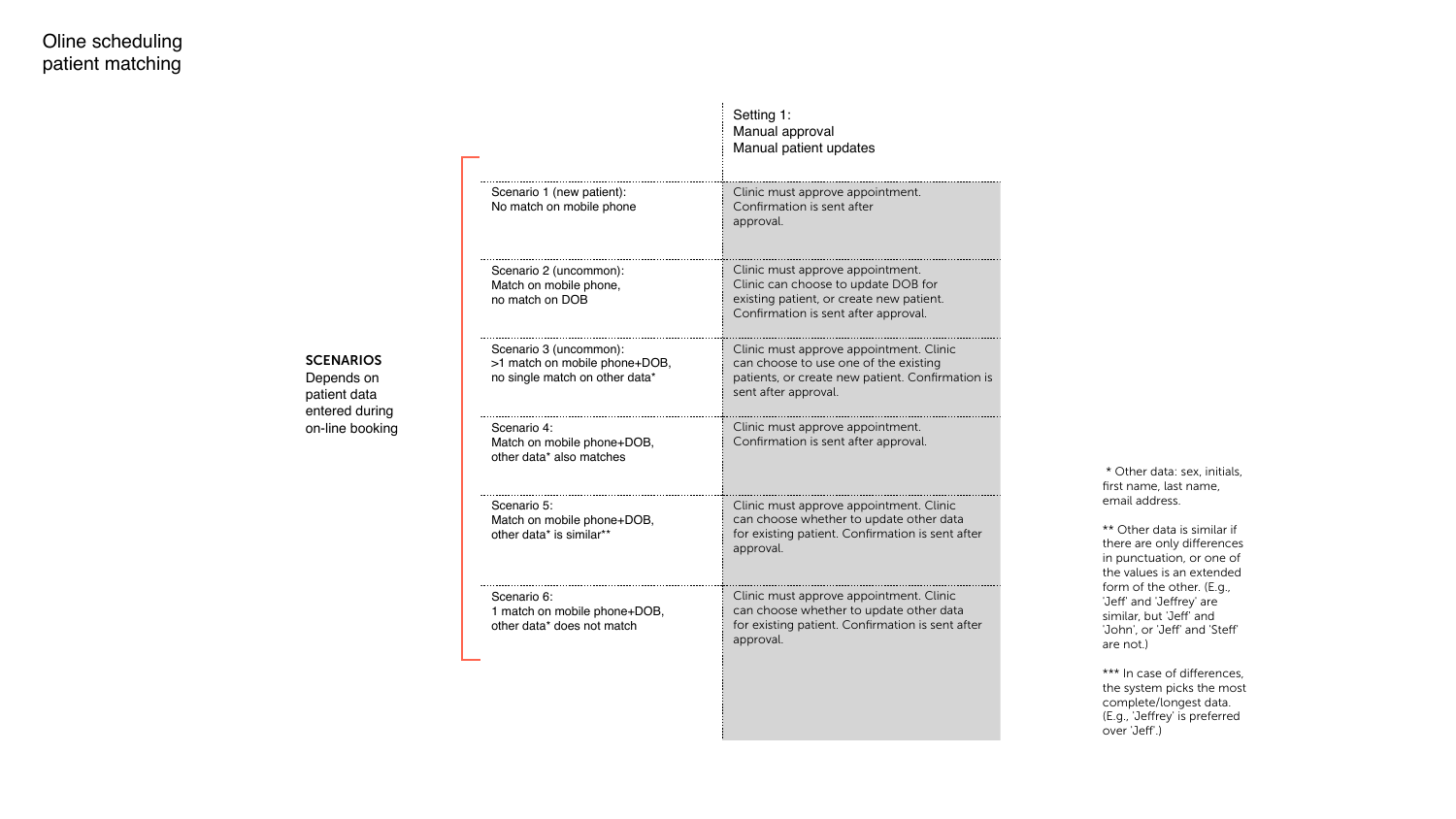Setting 2: Automatic approval Automatic minor patient updates

Appointment is approved automatically. New patient record is created. Confirmation is sent immediately.

Clinic must approve appointment. Clinic can choose to update DOB for existing patient, or create new patient. Confirmation is sent after approval.

| Scenario 1 (new patient):<br>No match on mobile phone                                     |
|-------------------------------------------------------------------------------------------|
| Scenario 2 (uncommon):<br>Match on mobile phone,<br>no match on DOB                       |
| Scenario 3 (uncommon):<br>>1 match on mobile phone+DOB,<br>no single match on other data* |
| Scenario 4:<br>Match on mobile phone+DOB,<br>other data* also matches                     |
| Scenario 5:<br>Match on mobile phone+DOB,<br>other data* is similar**                     |
| Scenario 6:<br>1 match on mobile phone+DOB,<br>other data* does not match                 |

### **SCENARIOS**

Clinic must approve appointment. Clinic can choose to use one of the existing patients, or create new patient. Confirmation is sent after approval.

Appointment is approved automatically. Confirmation is sent immediately.

> \*\* Other data is similar if there are only differences in punctuation, or one of the values is an extended form of the other. (E.g., 'Jeff' and 'Jeffrey' are similar, but 'Jeff' and 'John', or 'Jeff' and 'Steff' are not.)

\*\*\* In case of differences, the system picks the most complete/longest data. (E.g., 'Jeffrey' is preferred over 'Jeff'.)

Appointment is approved automatically. Other data of matching patient is updated automatically. The system picks the most complete data.\*\*\* Confirmation is sent I mmediately.

Clinic must approve appointment. Clinic can choose whether to update other data for existing patient. Confirmation is sent after approval.

 \* Other data: sex, initials, first name, last name, email address.

## Oline scheduling patient matching

Depends on patient data entered during on-line booking